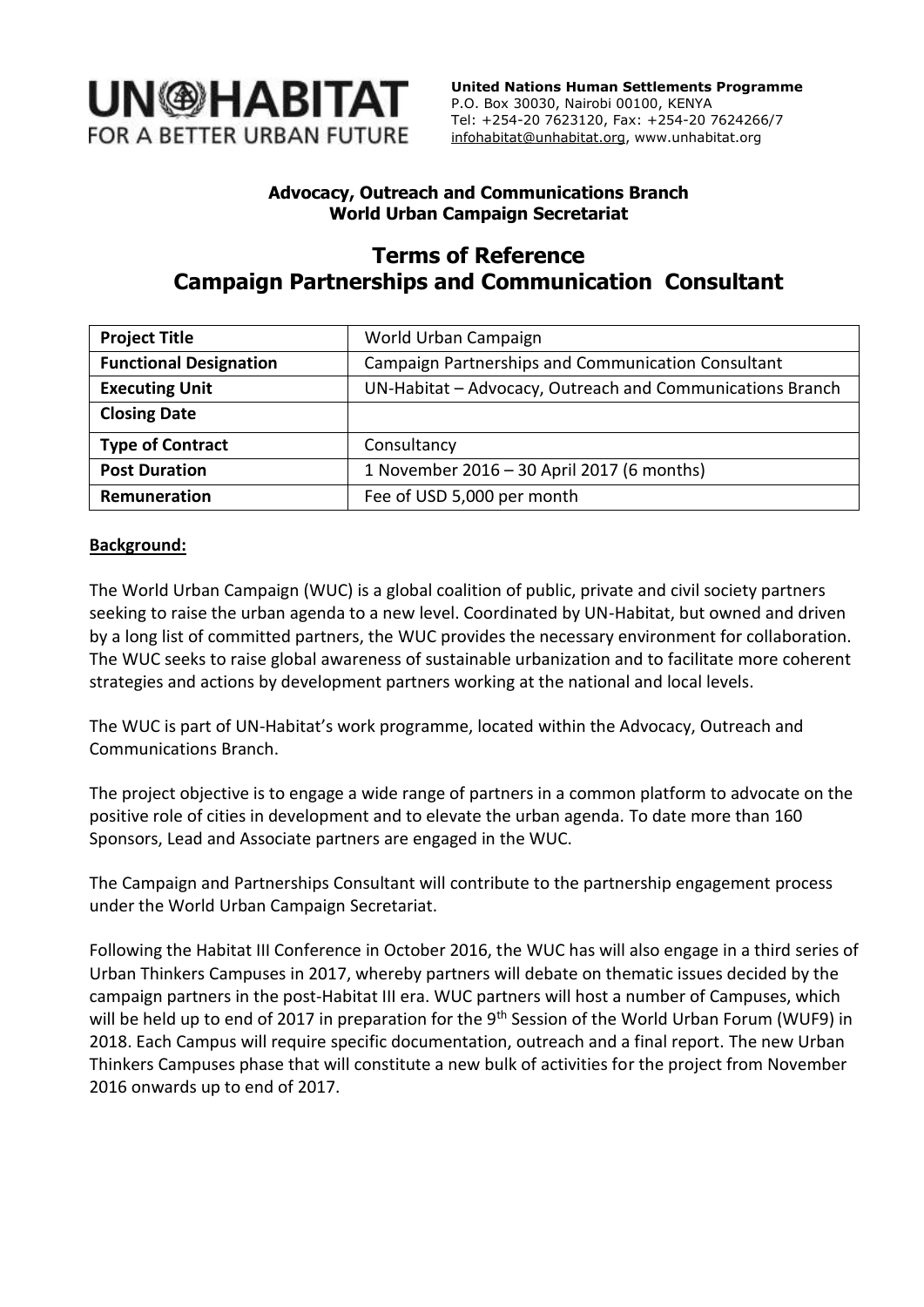### **Activities and Responsibilities**

On the basis of the above, the Consultant is required to mobilize partners and develop outreach activities seeking an increase of stakeholders' engagement in sustainable urban development, especially in the framework of the post-Habitat III era.

Under the overall supervision of the Advocacy, Outreach and Communication Branch Coordinator and WUC Project Leader, the consultant will contribute to the projects in the following:

- 1. Mobilise new and communicate with existing WUC partners, sponsors and members organizations to engage them in campaign activities relating to the implementation of the Sustainable Development Goals and the New Urban Agenda.
- 2. Draft and finalize WUC partnership agreements, such as Memorandums of Understanding and Agreements of Cooperation, in liaison with the legal office.
- 3. Prepare specific content proposals for campaign activities, working closely with the AOC Media Unit, the Events and Outreach Unit as well as with external partners.
- 4. Prepare content for campaign materials (website, social media, brochures, exhibitions) designed for the public, working closely with the AOC Media Unit, the Events and Outreach Unit as well as with external partners.
- 5. Manage the World Urban Campaign social media channels (Twitter, Facebook, Instagram, Youtube, LinkedIn, Storify) and document social media activities.
- 6. Prepare a new call for proposals to host Urban Thinkers Campuses, compile applications, and liaise with selected hosts on agendas, communication material, web updates and releases, etc..
- 7. Organise on-line WUC Working Group Meetings including agenda, documentation, invitations and meeting minutes.
- 8. Prepare and manage the 17<sup>th</sup> WUC Steering Committee meeting (April 2017, Nairobi) including the WUC Secretariat progress report, meeting agenda, documentation, invitations and final report.
- 9. Organize side events and networking events in liaison with WUC partners to be held at the 26th UN-Habitat Governing Council (2-7 April 2017, Nairobi)
- 10. Work closely with the AOCB in enhancing the internal flow of information and communication pertaining to the WUC through the preparation of briefing notes, minutes of meetings, web and intranet postings.

#### Outputs shall include:

- 1. A third call to host Urban Thinkers Campuses for WUC partners, with a summary of applications and selected events.
- 2. An interim report of all Urban Thinkers Campuses held up to 30 April 2017.
- 3. Campaign materials (leaflets, brochures, web campaign content, newsletter), in particular the WUC monthly newsletter.